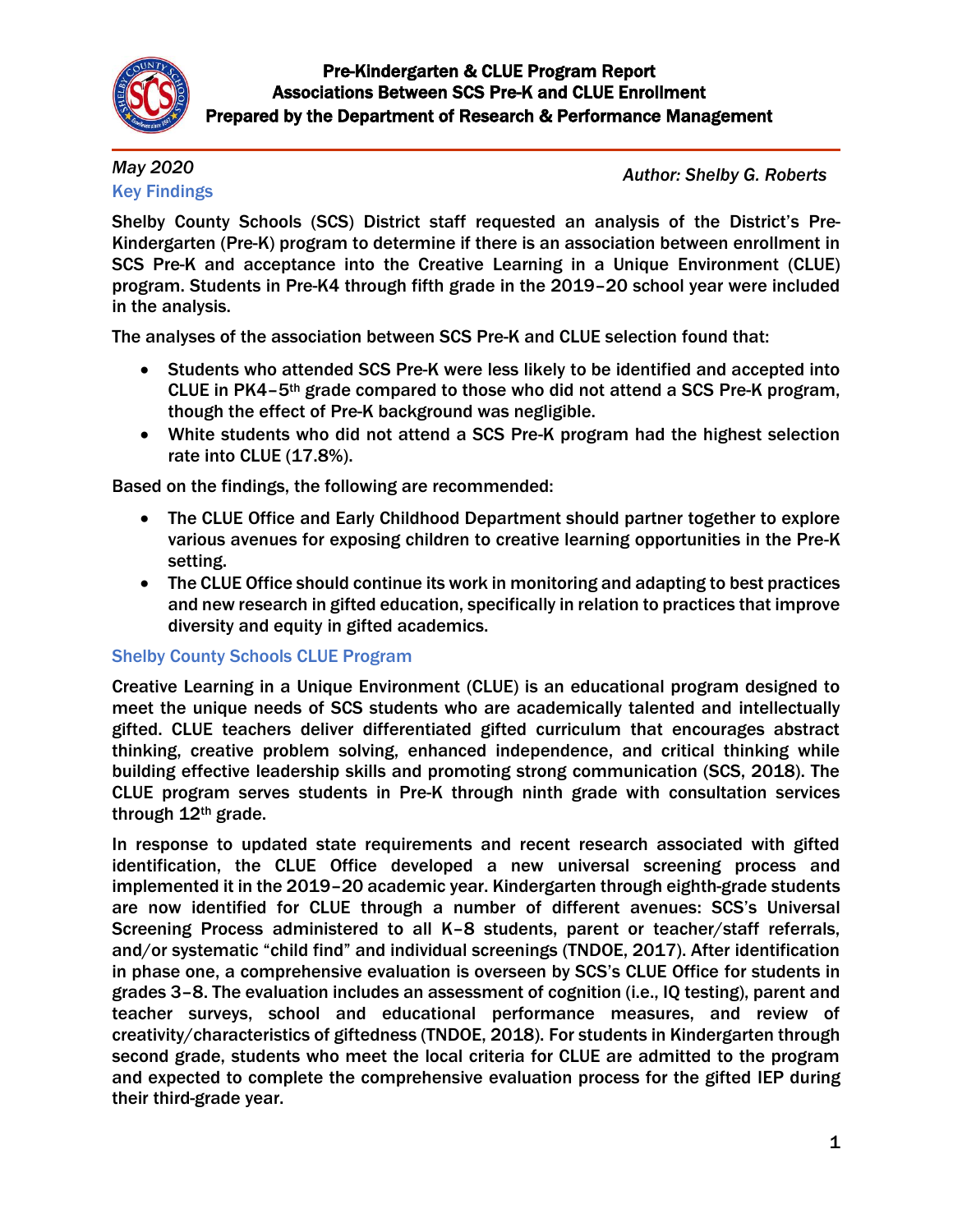

This new screening process began in the 2019–20 academic year and is a change from past CLUE screening procedures. Most students currently in the CLUE program were identified for CLUE using the old procedures. The new Universal Screener has already shown a change in the demographics of students identified for phase one of CLUE testing. In 2019–20, 671 students were accepted into the CLUE program. Of these students, 55% were Black, 11% Hispanic, 7% Asian, and 20% White. The new screening procedures impacted the overall demographics for all CLUE students by a 4% increase for Black students, a 1% increase for Asian students, and a decrease of 4% for White students. It is important to note that school and statewide closures caused by the pandemic limited the availability of phase 2 testing for gifted IEPs for students in grades 3–8, so the majority of newly accepted CLUE students came from grades K–2.

Students in the CLUE program receive at least five hours of specialized instruction during two sessions each week. Over 100 SCS CLUE teachers specialize in meeting the needs of academically talented and/or intellectually gifted students in the District. Currently, over 4,000 students participate in the CLUE program in Shelby County Schools.

## Shelby County Schools Pre-Kindergarten Program

The SCS Division of Early Childhood supports 291 early childhood classrooms and provides services to over 5,000 students across the Memphis and Shelby County area. In the 2018– 19 academic year, SCS Head Start provided services to over 3,500 students enrolled in 173 classrooms in the District (SCS, 2019). All Pre-K classrooms follow the "Big Day for PreK" curriculum (SCS, 2020).

Students enrolled in SCS Pre-K programs are primarily in Pre-K4 classrooms (74.6%), with the other 25% enrolled in Pre-K2 and Pre-K3 programs. In 2018–19, 2,396 students were promoted to Kindergarten (SCS, 2019), and in 2019-20 69% of all SCS Pre-K students were academically ready for Kindergarten (Hill, 2020). In addition to an academic focus, SCS Pre-K classrooms also support the health and well-being of the children and their families, which can have lasting positive effects on students (Puma, Bell, Cook, & Heid, 2010).

In addition to the traditional Pre-K and Head Start programs administered by the Department of Early Childhood, the CLUE Office also has a CLUE Pre-K program. Students who are identified as intellectually gifted and/or academically talented and meet the eligibility requirements in preschool are eligible to attend one of the eight CLUE Pre-K classes at three schools in the District. The CLUE Pre-K classes at two locations, Grahamwood Elementary and Downtown Elementary, supplement the home environment with five hours per week of CLUE instruction, while White Station Elementary offers a full day program for students who also qualify for the traditional Pre-K class at the school site. For all locations the parent must agree to provide transportation for their student.

## Data Used in Analysis

Students were classified as having attended a SCS Pre-K4 program during any academic year between 2013–14 and 2019–20. Students in SCS Pre-K2 or Pre-K3 programs were not included in this evaluation since only a limited number of spaces are available, and those spots are normally reserved for students with special needs. Students were also categorized as being in CLUE in the 2019–20 academic year or not. The overall sample size included in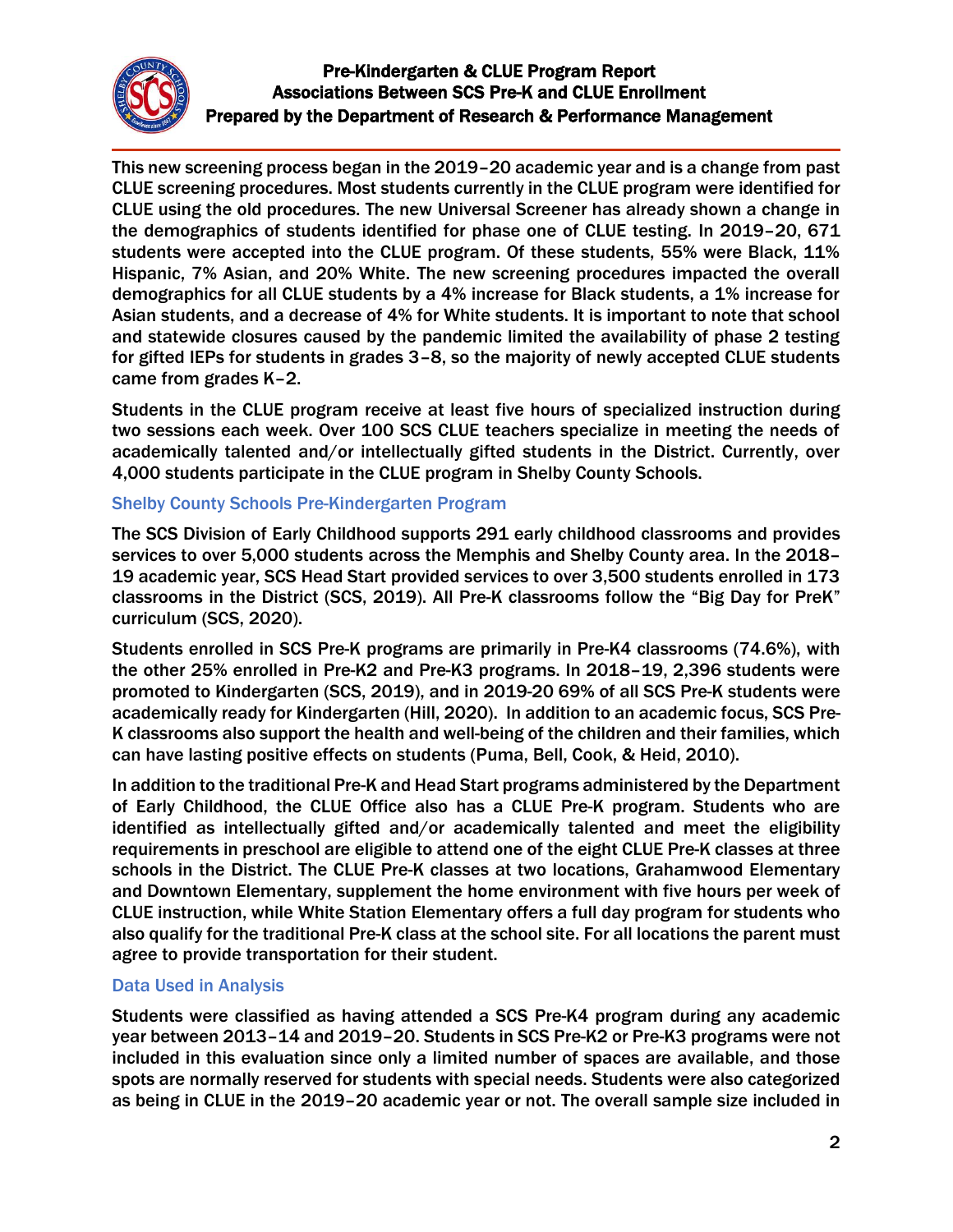

the study was 63,509 (*N* = 63,509) which included students enrolled in PK4–5th grade in the 2019–20 academic year.

#### Analyses and Results

A chi-square test of independence was used to determine if there was a significant association between attending a SCS Pre-K program and later selection into the CLUE program. Chi-square tests are affected by sample size, with large samples, like the one in this study, more likely to meet the threshold for statistical significance. To combat this issue of inflated significance, a phi coefficient was also included to estimate the effect size of the association (Corder & Foreman, 2014). For this study, the measure of effect size provided a better and more realistic picture of the association between the two variables.

Forty-two percent (41.78%) of all PK4–5th-grade students enrolled in 2019–20 attended a SCS Pre-K program (*n* = 26,531), whereas only about four percent (3.7%) of PK4 through 5th graders were identified and accepted into CLUE (*n* = 2,319). This low percentage of students identified and accepted into CLUE follows the historical trend for gifted identification on the national level (McClain & Pfeiffer, 2012). Of the students identified and accepted into CLUE, nearly seventy-one percent (70.7%) did not attend SCS for Pre-K. The table below shows the breakdown of students into the four categories.

| <b>SCS Enrollment by Pre-K and CLUE</b> |             |             |              |
|-----------------------------------------|-------------|-------------|--------------|
|                                         | <b>CLUE</b> | Not in CLUE | <b>TOTAL</b> |
| <b>SCS Pre-K</b>                        | 680         | 25,851      | 26,531       |
| <b>Other or No Pre-K</b>                | 1,639       | 35,339      | 36,978       |
| <b>TOTAL</b>                            | 2,319       | 61,190      | 63,509       |

For the overall SCS population, a chi-square test produced a significant association between attending a SCS Pre-K program and being identified and accepted into CLUE  $(\chi^2_{-(1)}=$ 153.43, *p* < .001). However, the significance level was strongly influenced by the large sample size, hence the need for a measure of effect size. The effect size for this association was negligible ( $\phi$  = -.05), indicating that although students who attend a SCS Pre-K program were less likely to be identified and accepted into CLUE, in reality, there is almost no effect of Pre-K background on CLUE selection for the general SCS population.

## Analysis by Subgroups

To determine if the association between Pre-K enrollment and selection for CLUE varied by subgroup, additional analyses focused on specific populations. Race, English Learner (EL) classification, and qualifying for federal Direct Certified services were all examined to determine if those groups differed from the overall population being analyzed.

#### *Economic Status*

SCS has a large number of students with varying economic backgrounds. Students who receive federal Direct Certified services (e.g., SNAP, TANF, foster care, etc.) (USDA, 2017) are considered economically disadvantaged. Students who received federal Direct Certified services were identified and accepted into CLUE at a much lower rate (1.5%) regardless of Pre-K background compared to students who did not qualify for these programs (7.0%).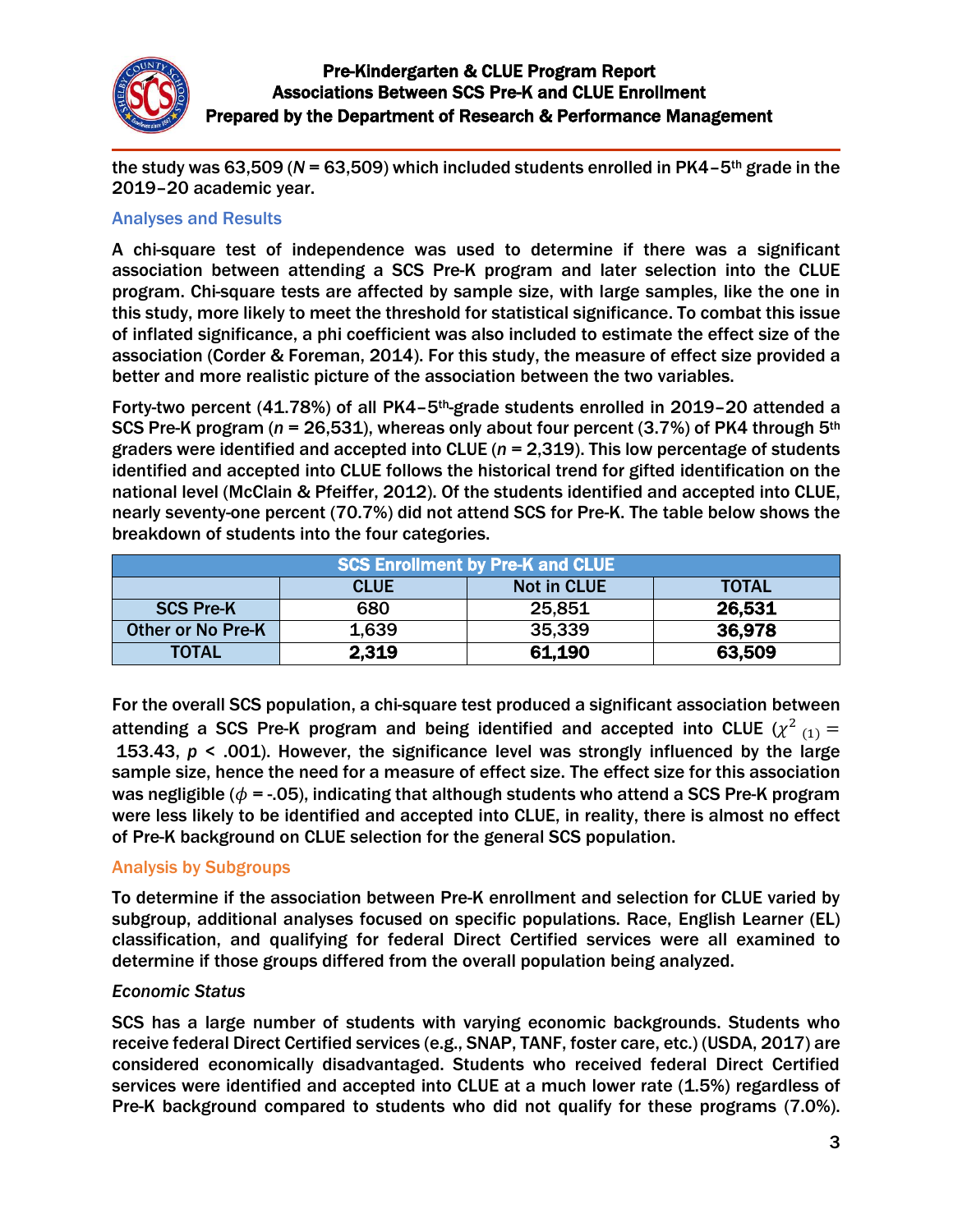

When examining if there was an association between Pre-K enrollment and CLUE identification and acceptance for students who are economically disadvantaged (*n* = 38,535), a positive result was found ( $\chi^2_{(1)} =$  3.92,  $\bm{\mathsf{p}}$  = .048). However, the effect of this association was negligible ( $\phi$  = .01). In fact, the association was so small that it accounted for an increase in identification and acceptance into CLUE for SCS Pre-K students of only about 0.06%, equating to about 24 out of 38,535 students. It is worth noting though, that CLUE students who receive federal Direct Certified services were evenly split between those who attended a SCS Pre-K class and those who either did not attend any Pre-K program or utilized a program outside the District (49.7% and 50.3% respectively).



## *Race*

Three racial groups, Black, White, and Hispanic/Latinx, were examined to see if the results differed compared to the general SCS PK4–5th-grade population. Black students were identified and accepted into CLUE at a lower rate than the overall SCS population, 2.4% compared to 3.7%, respectively. For this group (*n* = 45,920), no association between SCS Pre-K enrollment and CLUE selection was found  $(\chi^2)_{(1)} = 2.74$ ,  $p = .098$ ). Additionally, Hispanic/Latinx students (*n* = 9,482) did not show a significant association between CLUE selection and SCS Pre-K enrollment ( $\chi^2_{(1)} =$  0.19,  $p$  = .660) and were also less likely to be identified and accepted into CLUE in general (2.1% selection rate).

White students, on the other hand, were identified and accepted into CLUE at a much higher rate than the general SCS population, 14.8% compared to 3.7% respectively. A significant, though moderately small association was found for this group ( $\chi^2_{-(1)} =$  109.53,  $\pmb{\rho}$  < .001;  $\pmb{\phi}$ = -.15), indicating that White students who did not attend SCS Pre-K were identified and accepted into CLUE at a higher rate than predicted. The graph below illustrates the percentage of students identified and accepted into CLUE by their Pre-K background for each racial group.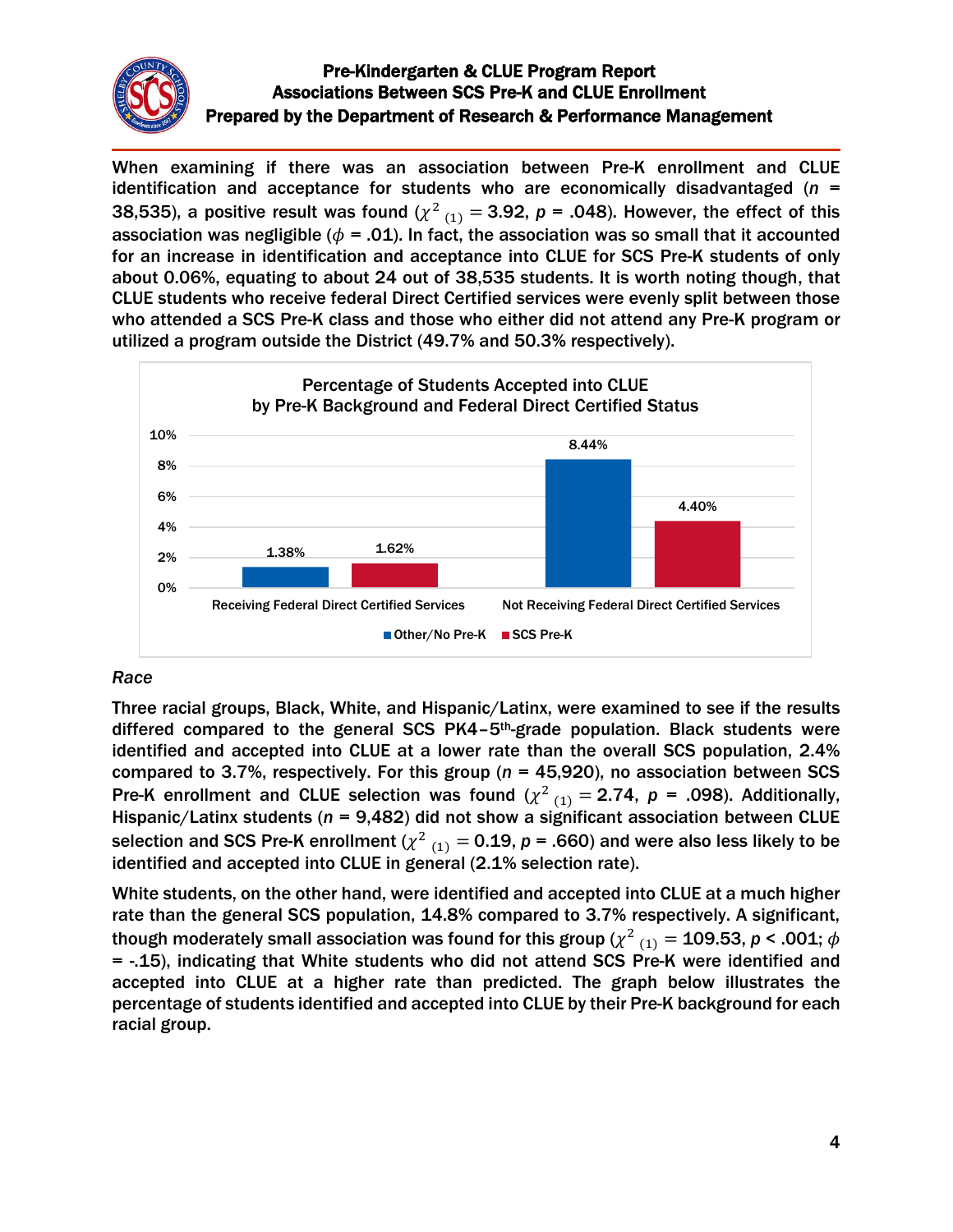

## *English Learners*

Students in SCS are classified as English Learners (EL) if English is not their first or primary language spoken inside or outside the home and if the student does not pass the proficiency requirements on the state screening assessment for ESL (TNSBOE, 2018). Of the students who are classified as EL, less than 0.05% of those students were identified and accepted into CLUE compared to the overall 3.7%. For EL students (*n* = 6,210) no association was found between Pre-K enrollment and CLUE selection, ( $\chi^2_{(1)} = 2.70$ ,  $p = .101$ ).



# **Discussion**

The findings suggest there is a slight negative association between SCS Pre-K enrollment and CLUE selection, meaning that students who attended a SCS Pre-K program are being identified and accepted into CLUE at a slightly lower rate than expected, while those without a SCS Pre-K background have a higher identification and acceptance rate. Although this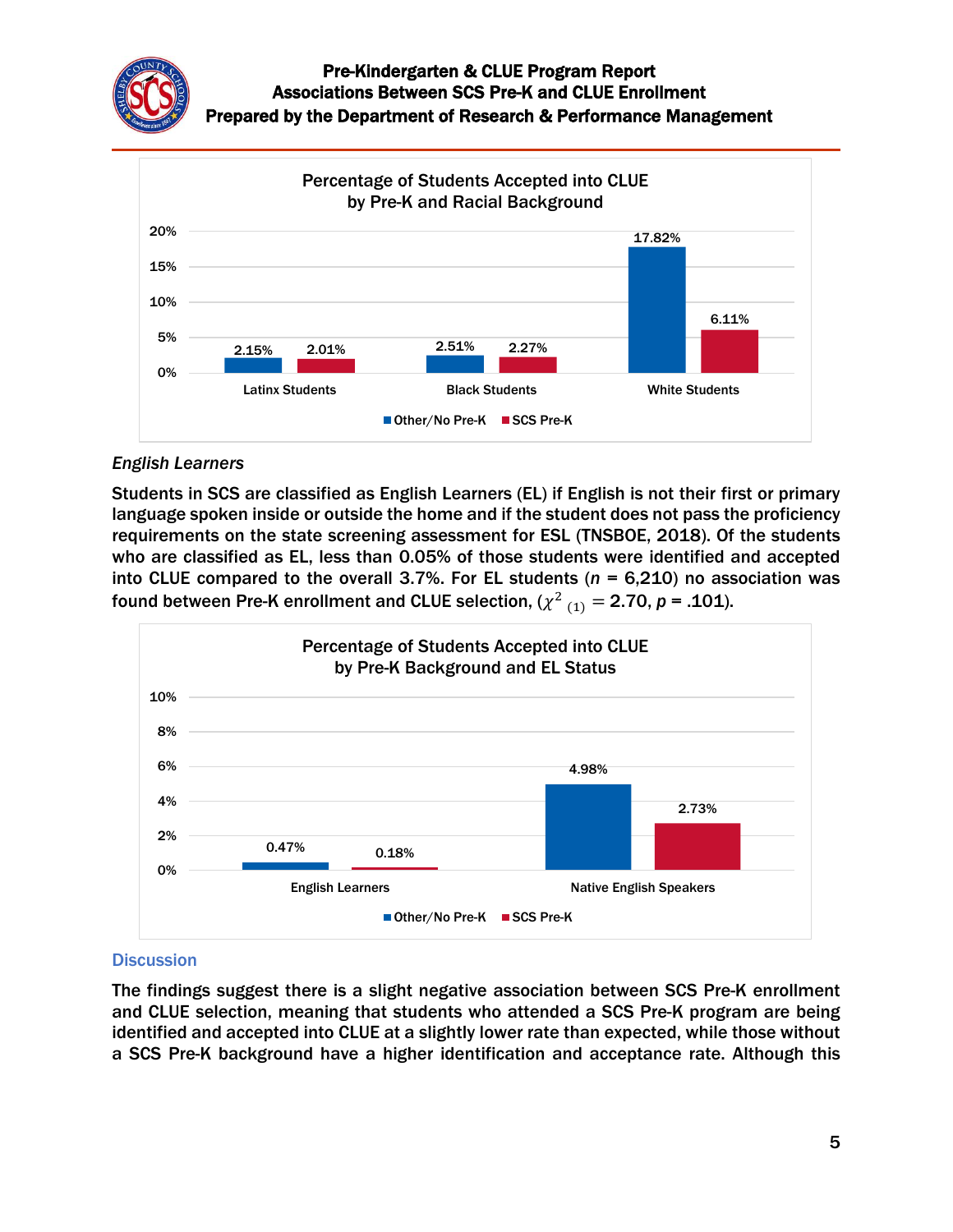

result seems unsettling, the effect of the association is so minute that in a practical sense, any distinction is hard to make.

For the subgroups identified, two groups showed an association, students receiving federal Direct Certified services and White students. The positive association was inappreciable for students receiving federal Direct Certified services and only accounted for a 0.06% increase in CLUE selection for those with a SCS Pre-K background. Although this is a promising sign for SCS Pre-K, again the effect was so small that making any claims based on this finding is imprudent. Concomitantly, White students showed a significant though small association between not attending SCS Pre-K and being identified and accepted into CLUE. White students in general were identified and accepted into CLUE at a much higher rate than Black or Hispanic/Latinx students, and White students who did not attend SCS Pre-K were identified and accepted at the highest rate (17.8%).

#### Limitations

A primary limitation of the study is the binary nature of the data. For Pre-K enrollment, a dichotomous flag was used that categorized students into either having attended a SCS Pre-K program or not. However, we know that Pre-K enrollment is more nuanced than that. Students who did not attend a SCS Pre-K program might have attended a private school for Pre-K, attended a daycare that provides a structured curriculum, or did not attend anything at all. Due of the nature of the data, all of these students are grouped together. This means that students with really strong Pre-K backgrounds outside of SCS are being combined with students who have no formal Pre-K experiences, making comparisons against students with a SCS Pre-K experience difficult to distinguish. Collecting data on Pre-K background such as the previous program attended would allow SCS to compare its Pre-K students to other groups of students in a more equitable manner.

A second limitation to the study is the past CLUE screening process. The majority of students in this study were originally identified and accepted into CLUE under the old screening process which relied heavily on teacher identification. The CLUE Office implemented the Universal Screener process in the 2019–20 academic year as a result of changing best practices in gifted education. The new Universal Screener has already begun to identify gifted and talented students more equitably. The CLUE program has seen an increase in diversity of the identified students for its local K–2 program. It is not yet clear how the new screening processes will impact CLUE enrollment for students with various Pre-K backgrounds, thus warranting further studies as the CLUE demographics change in the coming years, allowing this analysis to serve as a baseline for future studies.

#### Recommendations

Recommendation 1– The CLUE Office and Early Childhood Department should partner together to explore various avenues for exposing children to creative learning opportunities in the Pre-K setting.

Children strongly benefit from intentional, frequent exposure to creative thinking and learning opportunities at a young age. Currently, the Pre-K CLUE classrooms are at three schools, geographically located in downtown, midtown and East Memphis. Expanding CLUE opportunities in Pre-K classrooms by having more CLUE Pre-K classes, having current CLUE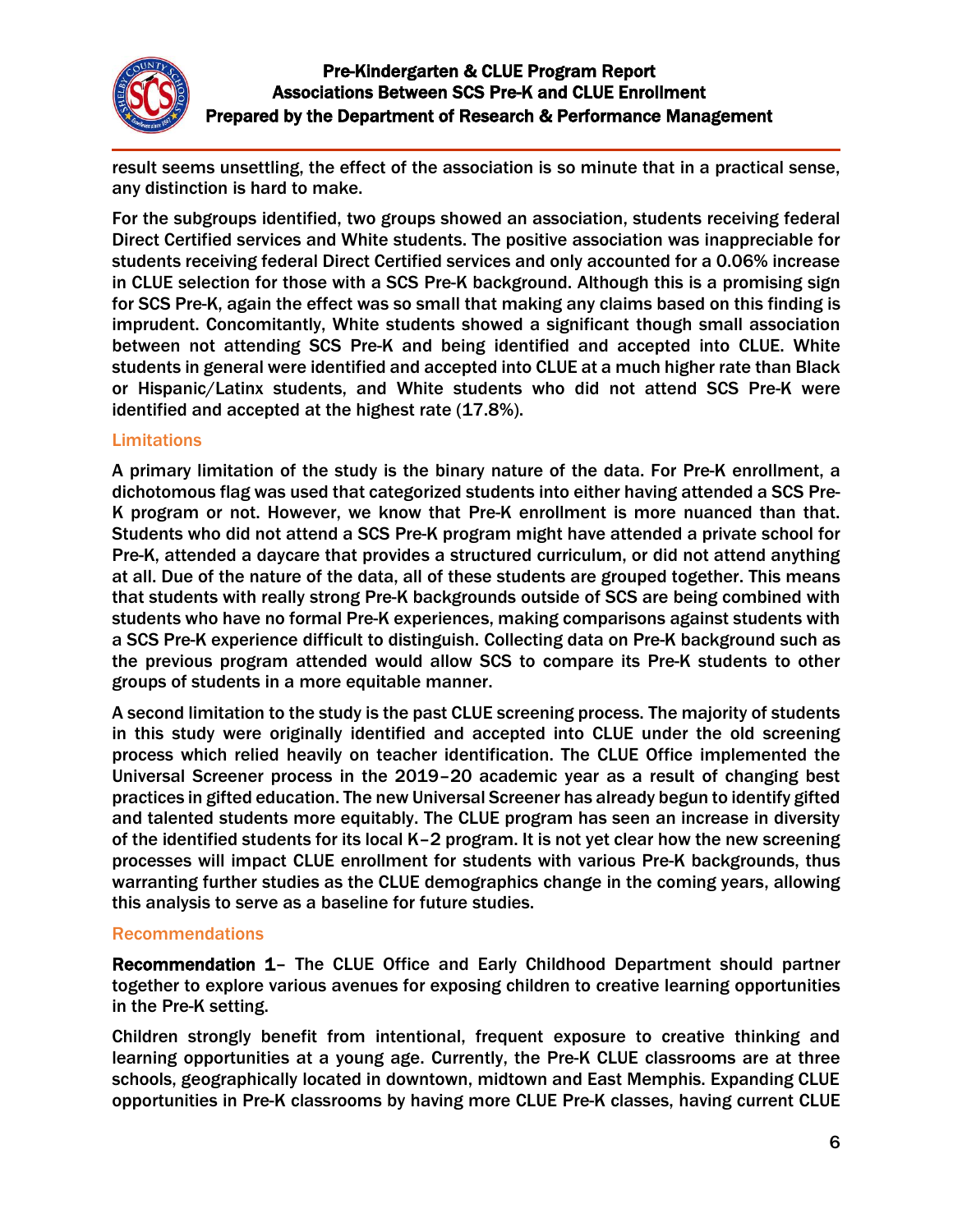

teachers pull gifted Pre-K students if they are in the same building, or even having a gifted Pre-K teacher float to different schools would increase the opportunities for children to be exposed to different ways of thinking and learning. It is important to note that the CLUE Office has attempted to expand its offerings to other locations around the District, but lack of interest/applications has limited expansion. Partnering with the Department of Early Childhood might increase parental awareness of the CLUE Pre-K program and encourage parents to investigate more preschool opportunities for their child.

Recommendation 2– The CLUE Office should continue its work in monitoring and adapting to best practices and new research in gifted education, specifically in relation to practices that improve diversity and equity in gifted academics.

CLUE's implementation of the Universal Screener in the 2019–20 school year was a direct result of changes in best practices and adapting to new research in gifted education and one that has the potential to increase equity across the District. The new screening process has already started to impact the demographics of SCS students identified for CLUE, specifically the local K–2 CLUE population. As more emphasis is put on equity in all facets of education, best practices for identification, testing, and teaching gifted and talented students may change. Ensuring that the CLUE Office has the resources to implement these new practices like the Universal Screener will be paramount to eliminating disparities in identification, testing, and teaching gifted students from diverse backgrounds.

Overall, the findings from this analysis show little to no association for Pre-K background and identification and acceptance into CLUE. The associations that were found provided no practical significance with the exception of White students who showed a small effect of not attending a SCS Pre-K program on their CLUE enrollment. As the CLUE student population changes in the coming years, as it has already begun to do, investigating these associations again and comparing them to this baseline report will provide additional insight into the changes that have been made as a result of the evolving best practices in gifted learning. These current findings, however, do not diminish the importance of Pre-K for preparing SCS students for Kindergarten and beyond.